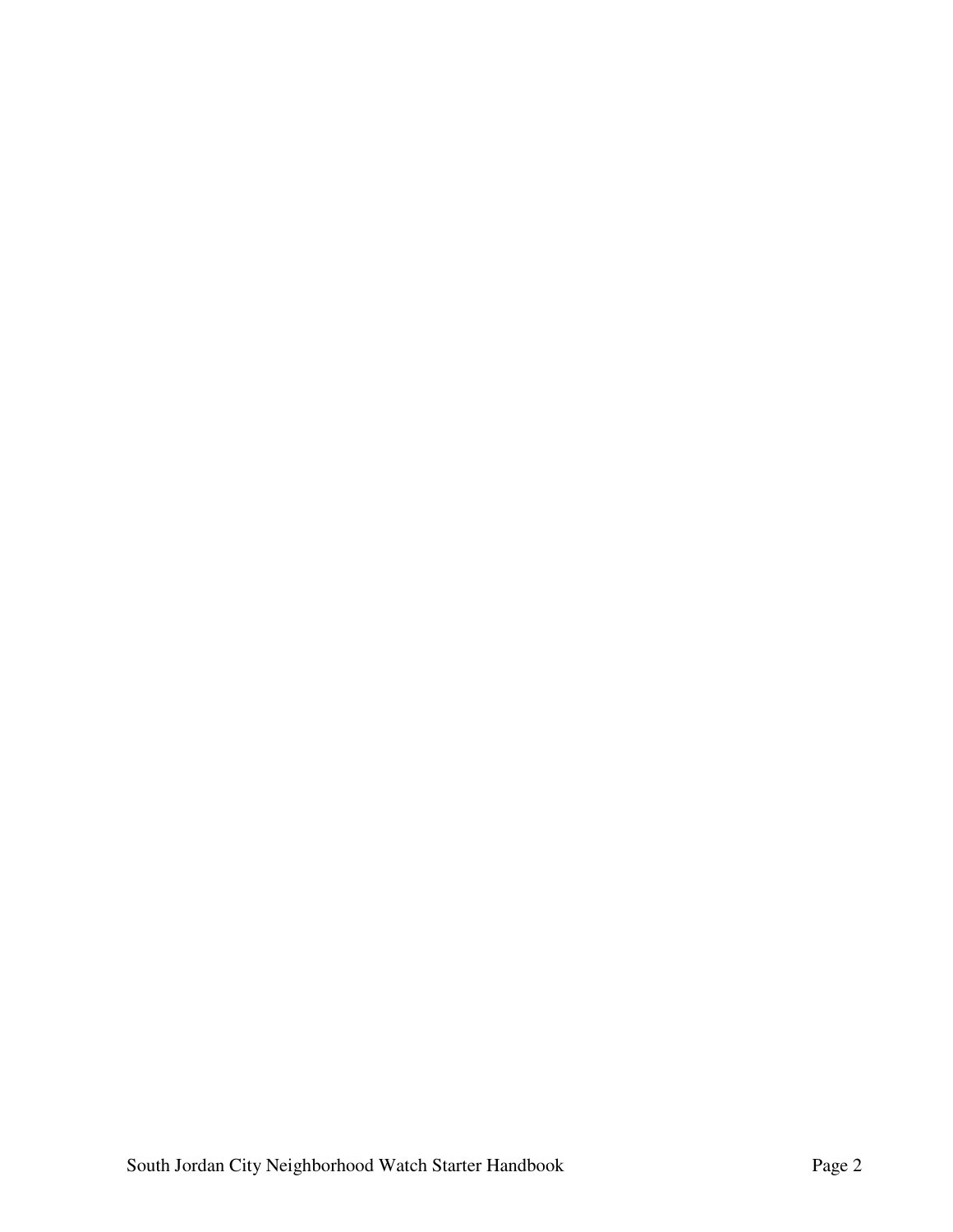# **Want to know what the best crime prevention device ever invented is?**

A good neighbor! In fact, neighbors working together in cooperation with law enforcement can make one of the best crime-fighting teams around. We call it...Neighborhood Watch!

# **What is Neighborhood Watch?**

Neighborhood Watch is a crime prevention program, which enlists the active participation of citizens in cooperation with law enforcement to reduce crime in communities. It involves neighbors getting to know each other and working together in a program of mutual assistance. It involves a proactive approach to creative problem solving and minimizing risk. It also involves citizens being trained to recognize and report suspicious activities in their neighborhoods and, implementation of crime prevention techniques, such as home security, operation identification and others.

# **Why start a Neighborhood Watch?**

There cannot be a law enforcement officer on every corner; therefore citizen involvement is essential to combat crime. You and your neighbors are the ones who really know what is going on in your community and by cooperating with each other and the police, people can help fight crime in the most effective way; before it begins!

## **How do I start a Neighborhood Watch program in my area?**

Starting a Neighborhood Watch program might seem like a huge task. Where do we begin? What kind of timetable? Who will be involved in it? How can interest be maintained? What materials are needed? What are the benefits of a Neighborhood Watch Program? All these and more, are common questions you might ask when facing the challenge of starting a crime prevention program such as Neighborhood Watch.

Enclosed in this packet you should find an easy to follow checklist for starting a Neighborhood Watch Program. Utilize it to help in your process. (See the attached pages 4 and 5).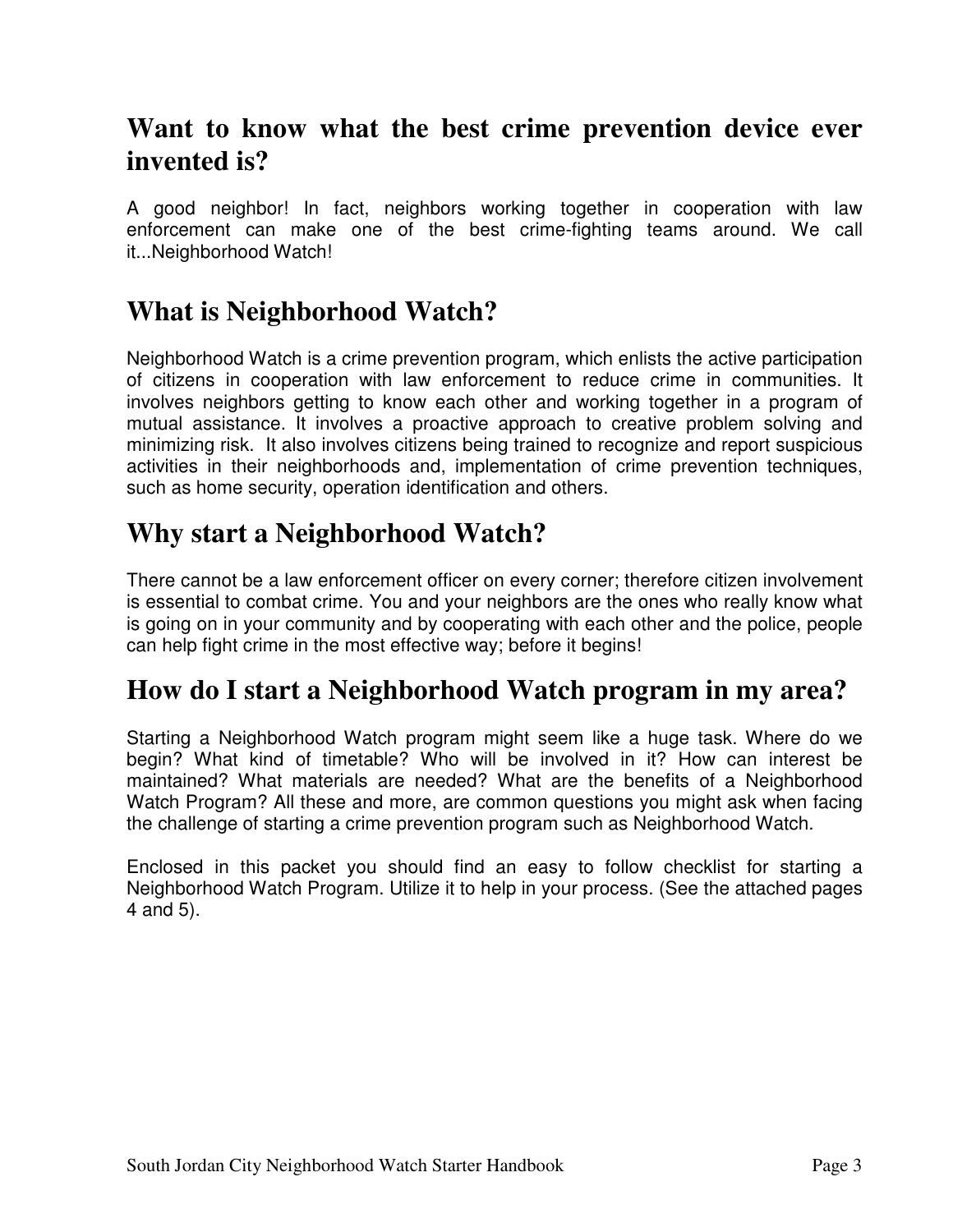## **Checklist for Starting a Neighborhood Watch Program**

- □ 1. Determine if there is a need for and an interest in having a program in your Neighborhood.
- □ 2. Call the South Jordan Police Department's Crime Prevention Division at (801) 254-4708. Express your Neighborhood's interest in starting a Neighborhood Watch Program and have them send you a "Starter Handbook."
- □ 3. Read the Neighborhood Watch Starter Handbook.
- □ 4. Designate a volunteer from your Neighborhood to act as the Area Leader for the Neighborhood Watch Program. The Area Leader will oversee Neighborhood Watch in your specific area. This person is responsible for dividing your area into blocks and recruiting Block Leaders. This person is also responsible for the remainder of this list. (See Area Leadership Guidebook pages 2 and 4)
- □ 5. (Area Leader) Call your Neighborhood Watch Coordinator with the Police Department to express your interest in starting a Neighborhood Watch Program. Tell police you have received and read the Starter Handbook. We will help you with any questions and planning for your first meeting with the South Jordan Police Department's Crime Prevention Division.
- □ 6. Fill out the Area Leader Information (page 7) and map (page 8) and return these to your Neighborhood Watch Coordinator.
- □ 7. Designate a first Neighborhood Watch Meeting place, date and time. It is best if you have a couple of dates to work with.
- □ 8. Contact the South Jordan Police Department's Crime Prevention Division at (801) 254-4708 and ask about the police department's availability to attend your first Neighborhood Watch Meeting. Someone from the South Jordan Police Department must be present at this meeting for the Neighborhood Watch Group to become trained, organized and certified. **Please allow at least 2-3 weeks advanced notice for preparation and scheduling time.**
- □ 9. After a date, place and time are chosen and cleared through the South Jordan Police Department's Crime Prevention Division, start advertising for the Neighborhood Watch meeting in your Area. Distribute fliers, make phone calls, and even go door to door (do this two weeks, one week and one day before the meeting).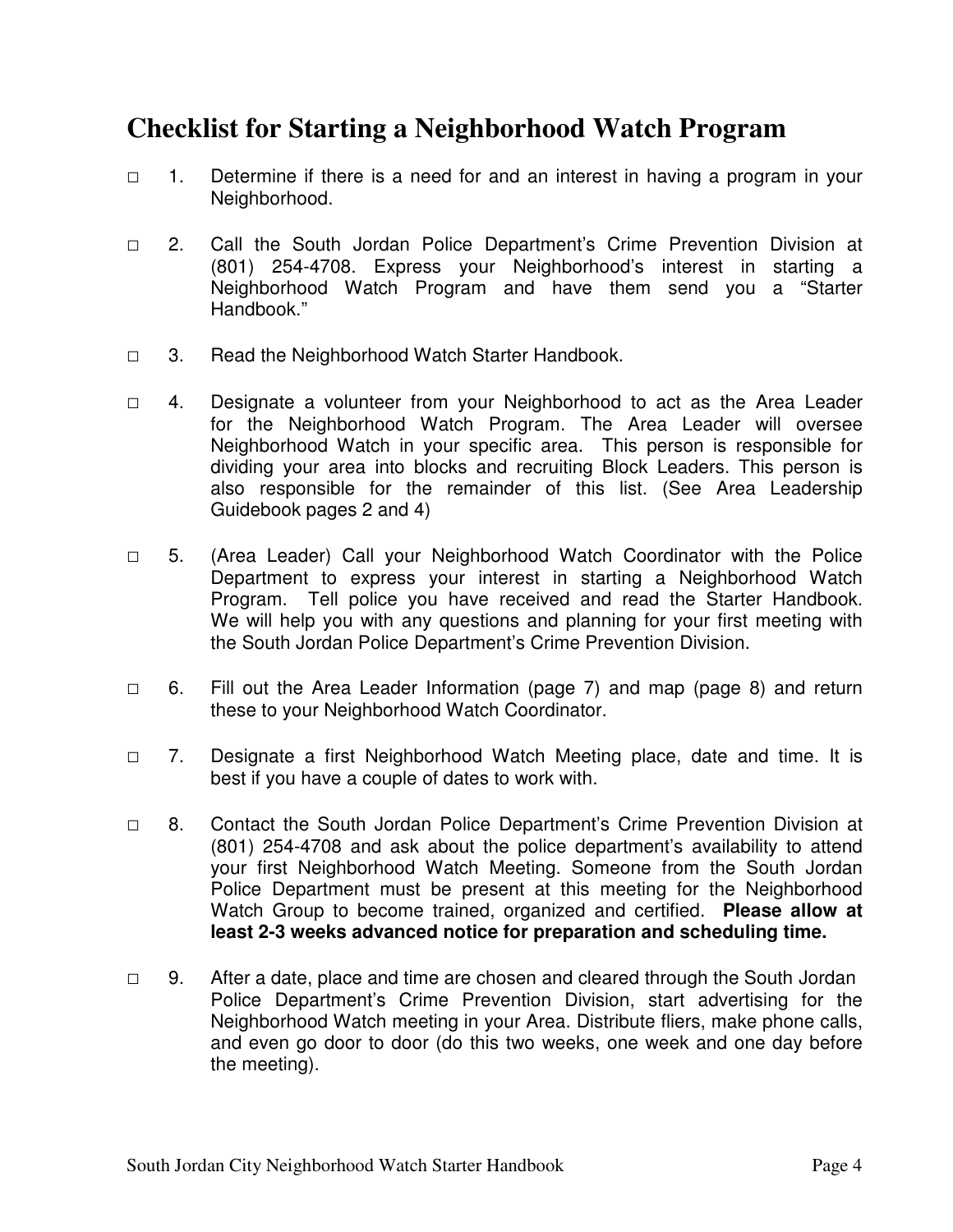# **Checklist for the first Neighborhood Watch Meeting**

- □ 1. At the start-up meeting, you are in charge. Here are some suggestions to ensure success:
	- $\triangleright$  Have nametags.
	- $\triangleright$  Provide plenty of seating (have a back up plan in the event of bad weather).
	- $\triangleright$  Have refreshments available.
	- $\triangleright$  Allow enough time before and after the meeting for neighbors to socialize.
	- $\triangleright$  Pass out an attendance sheet where neighbors can list their name, phone number and address.
	- $\triangleright$  Have a meeting agenda and stick to it (see the attached example on page 6).
- □ 2. Remember, Police Department personnel are invited guests. To begin the meeting, introduce your guests. Also, take time to let all of the neighborhood members formally introduce themselves and tell where they live.
- $\Box$  3. After the introductions and any announcements the leader wants to make, turn the time over to the Police Department. Allow for at least one hour for the Police Department's presentation.
- □ 4. At the conclusion of the meeting, thank everyone for coming. You may even want to ask for donations for the program. Donations will provide for Neighborhood Watch Street Signs, Neighborhood Watch Window Decals, any paper and copying needs as well as refreshment costs for your area. This is also a good time to recruit Block Leaders.
- □ 5. Minimally hold yearly follow-up Neighborhood Watch Meetings to reacquaint with neighbors.
- □ 6. Remember your responsibilities as an Area Leader. (See the Area Leadership Guide Book).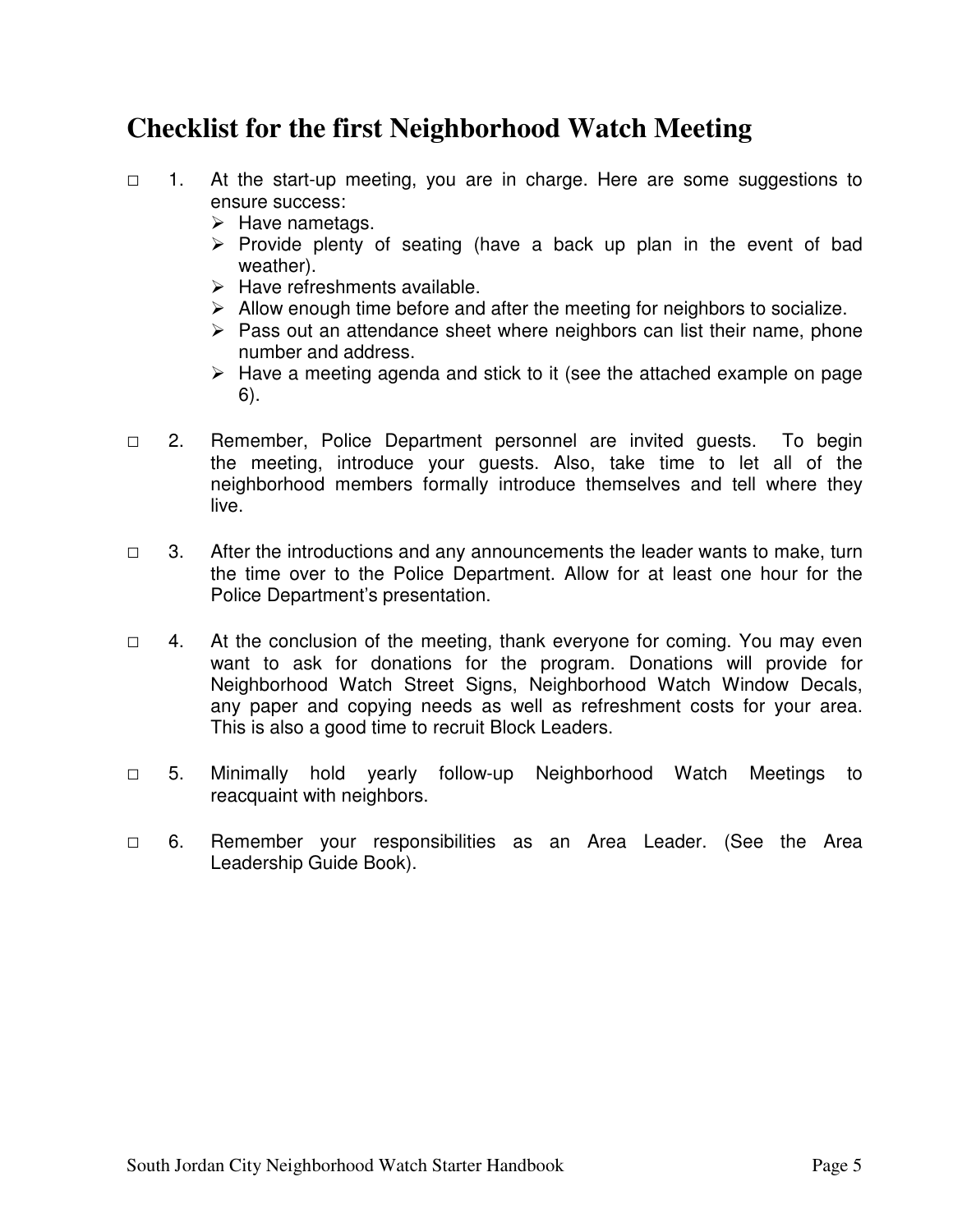# **Neighborhood Watch Start-Up Meeting Agenda Example:**

Thursday, February 12, 2009

- 6:45-7:00 PM Socializing (meet your neighbors) **Refreshments**  Fill out Name Tag Attendance Sheet
- 7:00-7:15 PM Introductions by Area Leader Announcements by Area Leader
- 7:15-8:15 PM Neighborhood Watch Training Presentation & Questions South Jordan Police Department
	- $\triangleright$  About the Neighborhood Watch Program
	- $\triangleright$  Neighborhood Watch Organization
	- $\triangleright$  Participant's Guidelines
	- → Things to do Right Now<br>→ Terrorism Awareness ar
	- Terrorism Awareness and Prevention
	-
	- Reporting a Crime
	- How to Observe
	- Suspect Identification
	- Vehicle Identification
	- → Emergency Preparedness<br>
	→ Reporting a Crime<br>
	→ How to Observe<br>
	→ Suspect Identification<br>
	→ Vehicle Identification<br>
	→ Phonetic Alphabet/License  $\geq$  Phonetic Alphabet/License Plates<br>  $\geq$  Neighborhood Watch Integrity
	- Neighborhood Watch Integrity
	- $\triangleright$  Questions and Answers
- 8:15-8:30 PM Conclusion

 Block Leader Recruitment by Area Leader/Police Dept. Socializing (meet your neighbors)/ Donations to Area Leader **Refreshments**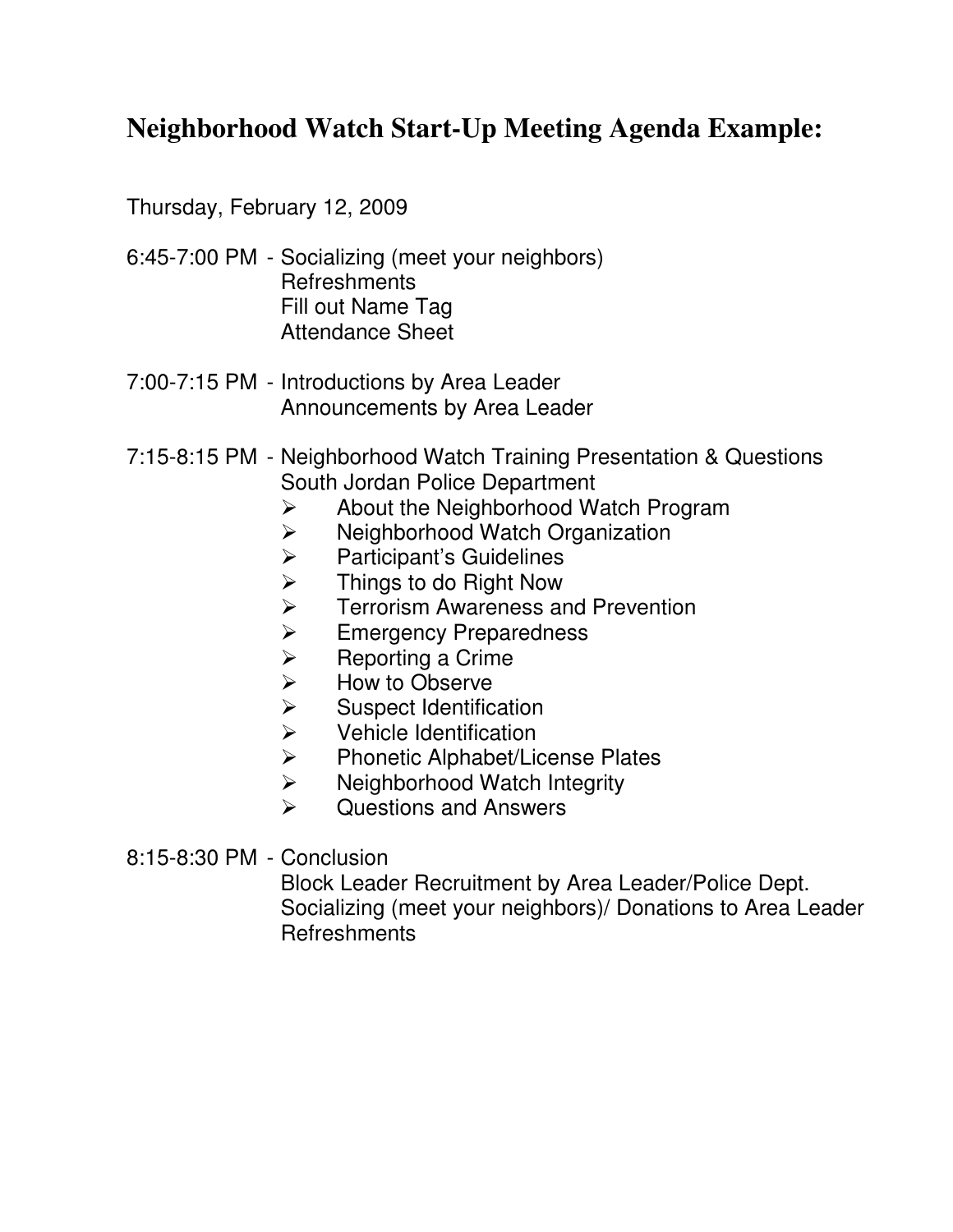## **Area Leader Information**

As part of the Neighborhood Watch start-up process, each new Neighborhood Watch Area is required to fill out certain information. This is required to make certain the police department records are accurately maintained for each new area. Please complete this form and map and return it to your Neighborhood Watch Coordinator. Failure to do so will result in your Neighborhood Watch area not being activated or trained by the Police Department.

Choose an Area Leader. An Area Leader will oversee Neighborhood Watch in your specific area. This person will divide your area into blocks and then recruit Block Leaders to take charge of those blocks. This person will coordinate with the Neighborhood Watch Coordinator and Block Leaders for your area to ensure that your area stays active in Neighborhood Watch.

| Name:                     |                                                             |
|---------------------------|-------------------------------------------------------------|
| Address:                  |                                                             |
|                           |                                                             |
| Zip Code:                 |                                                             |
| Home Phone Number:        |                                                             |
| <b>Work Phone Number:</b> |                                                             |
| <b>Cell Phone Number:</b> |                                                             |
| E-mail address:           |                                                             |
| Fax Number:               |                                                             |
| Do you have access to     |                                                             |
| the internet?             | N <sub>0</sub><br>Yes.<br>or                                |
| Area Name:                |                                                             |
|                           | (Create a name that describes your Neighborhood Watch Area) |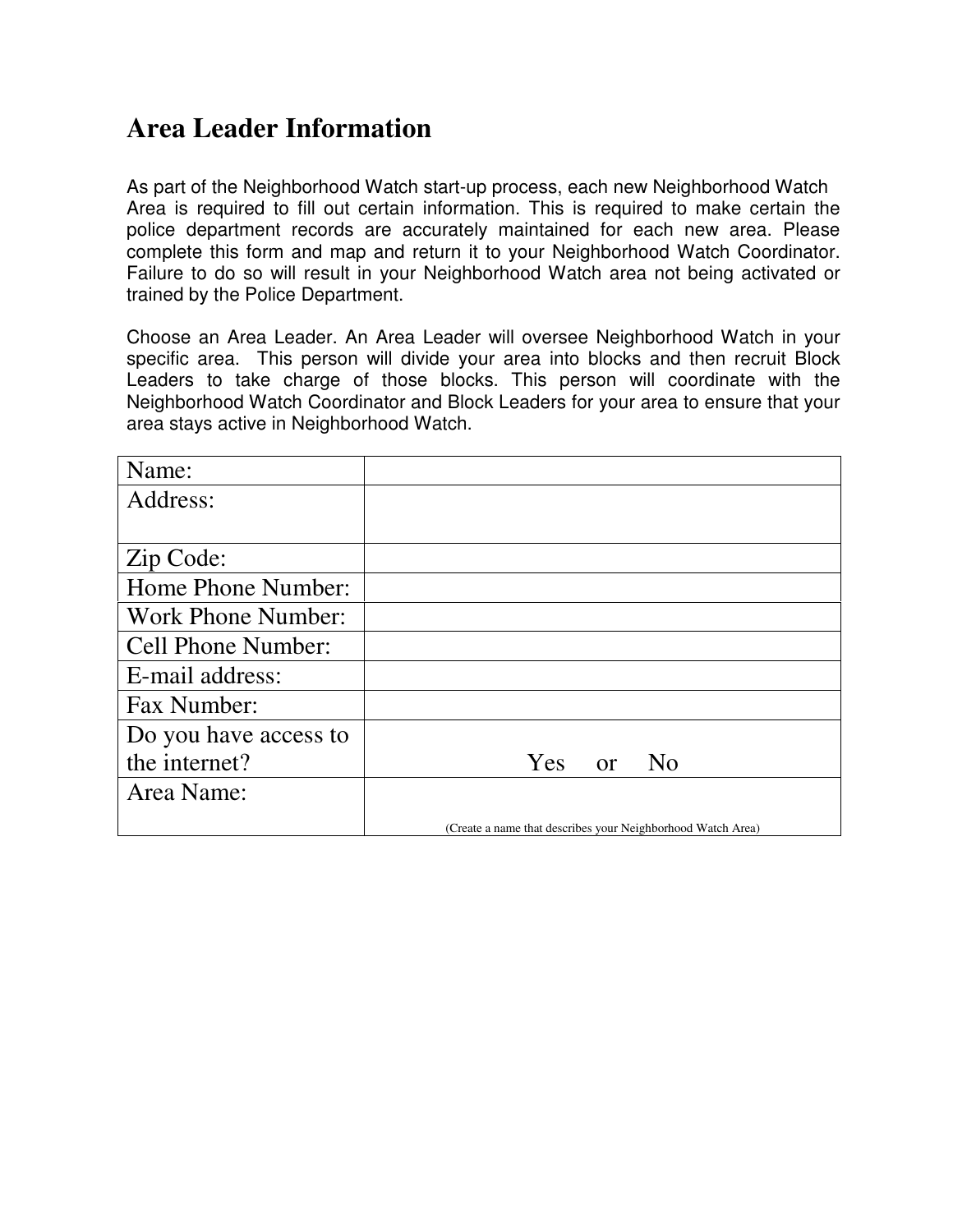# **Neighborhood Watch Area Map**

Using this page, sketch a map of your Neighborhood Watch Area. The map does not have to be to scale or highly detailed; it need simply be an overview of the area you want your Neighborhood Watch to cover. Please include street names and coordinates. If you already have an area map, simply attach it to this form.

Neighborhood Watch Area Name:\_\_\_\_\_\_\_\_\_\_\_\_\_\_\_\_\_\_\_\_\_\_\_